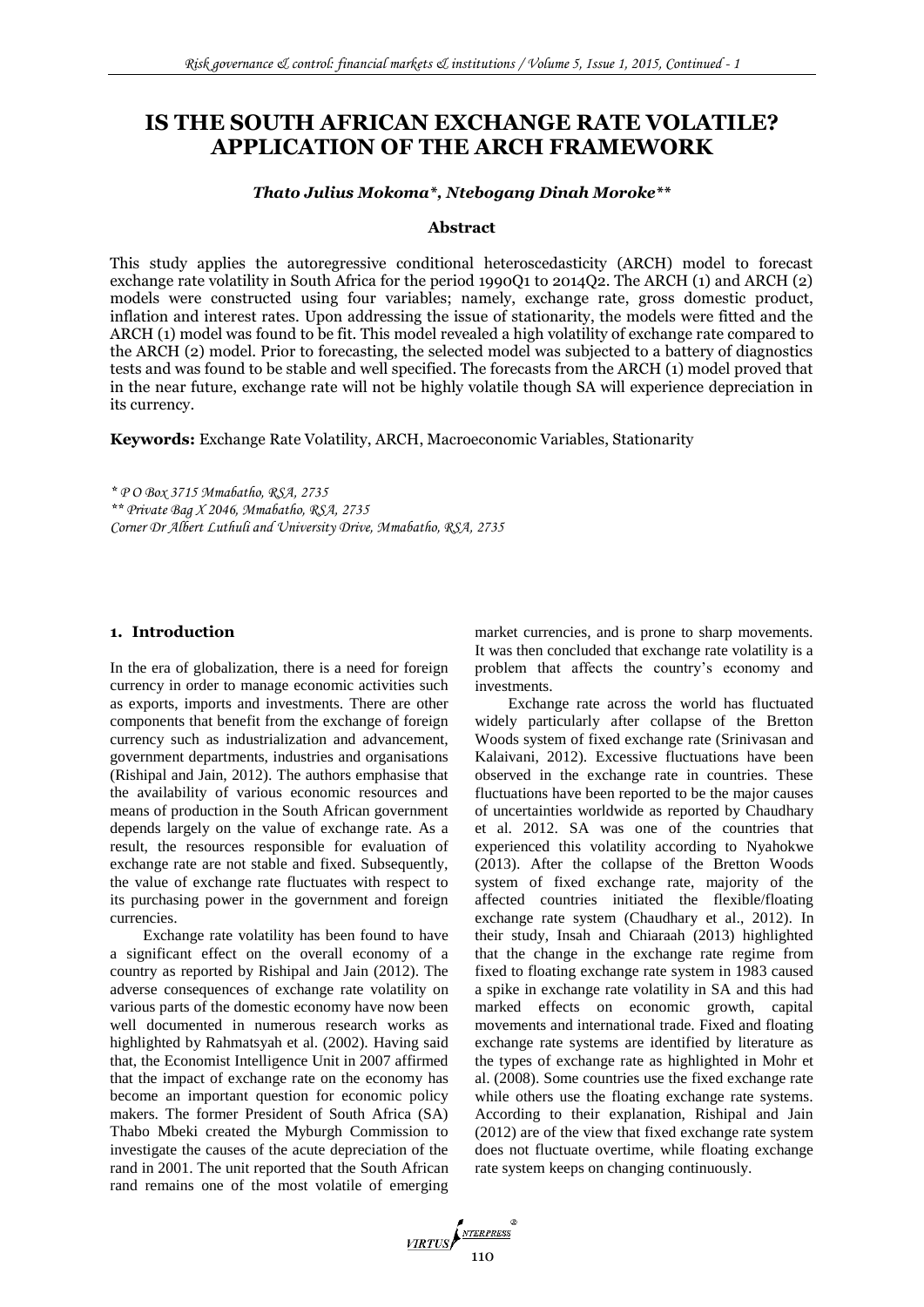Immediately after the move to a floating exchange rate system, exchange rate became highly volatile in SA, Omojimite and Akpokodje (2010) warned that this had negative repercussions for trade, investment and growth. Volatility in the exchange rate affects the country in such a way that an appreciation in the exchange rate may create current account problems because it leads to overvaluation. This in turn makes imports artificially cheaper for foreign buyers while the volume of exports becomes relatively expensive for foreign buyers. Takaendesa (2006) alluded that exchange rate volatility reduces the international competitiveness of a country. Moreover, volatility in exchange rate hurt producers and investors alike because it affects their projected (planned) revenue and costs, including profits margi[n](http://www.thefreelibrary.com/Obi%2c+Ben%3b+Wafure%3b+Gobna%2c+Obida%3b+Abu%3b+Nurudeen-a11650) [\(Ben et al., 2](http://www.thefreelibrary.com/Obi%2c+Ben%3b+Wafure%3b+Gobna%2c+Obida%3b+Abu%3b+Nurudeen-a11650)010).

Campbell et al. (1997) commented on the statistical inefficiency and inconsistency of the assumption of a constant variance over some time period. He mentioned that in financial data the variance changes with time and defines this phenomenon as heteroscedasticity. It is of utmost importance to study models which accommodate this possible variation in variance. Numerous researches have been conducted in SA where the problem of exchange rate volatility was considered. Unfortunately, none of these researches used mathematical methods on quarterly data to model the conditional variance and performed forecast of exchange rate volatility. Therefore this study applies the autoregressive conditional heteroscedasticity (ARCH) framework to model and accommodate the dynamics of conditional heteroscedasticity in exchange rates. Moreover, the study intendeds to model long term performance of quarterly exchange rates of SA for the period 1990 to 2014.

The rand volatility is regarded as the biggest encounter faced by the South African economy. The Congress of South African Trade Union and other firms in the manufacturing industry had previously made calls to reduce the rand value. However, by far, the steadiness of the South African exchange rate is regarded as the most preferable choice for the financial sector and the industry at large. The inconsistencies in the rand resulted into one of the serious political-economic dilemma for the country. Most studies reported the volatility of the rand as one of the determinants which slows down the economic wellbeing of SA. The stock market is also suffering due to these volatility effects. It is however also necessary to investigate what could be the factors of exchange rate volatility. This information could be useful to policy makers in the country.

The findings of this study may be of help to economic policy makers in the country as they would know what to emphasise on in respect of exchange rate volatility. The findings may also help in bridging a gap in literature on the subject. This study may also give a guide to policy makers in the country to embark on policies that could help with reducing if not stabilising the challenge of exchange rate volatility. SA is a developing country, and other countries benchmark on it. It is therefore important come up with policies that are informative not only to the South African government policy makers but also to other countries who are investors or wish to invest their resources in the country. Good investment is good for the country as it helps in boosting the economy and as a result poverty is alleviated and more jobs are created. Researchers and academicians in the field of finance and economics may also find this study as a useful guide when dealing with the issues of exchange rate. The recommendations made by this study may help prevent further exchange rate volatility in SA. The remainder of this paper is structured as follows; Section 2 provides a brief literature review, Section 3 describes the methodology, followed by results and discussion in Section 4. Section 5 gives concluding remarks.

# **2. Literature review**

This section examines the review of studies on exchange rate volatility with the aim of identifying statistical framework and the variables adopted. Uddin et al. (2013) in their study suggest that, before exploring a new phenomenon, it is necessary for a researcher to look into various aspects already studied. As research is a continuous process and it must have some continuity with earlier facts. In this section, we elaborate on the research problem by looking into studies that already investigated exchange rate volatility. The emphasis is basically on what the theory says about the research problem.

Various studies around the world have investigated the factors affecting exchange rate volatility using different methods. For instance, in Pakistan, Zada (2010) studied the factors affecting exchange rate volatility using annual data for the period 1979 through 2008. The author employed multiple regression technique whereby inflation, interest rate, foreign exchange reserves, trade balance, money supply and gross domestic product were used as independent variables. The findings of the study indicated that inflation rate, interest rate and foreign exchange reserves strongly influence the exchange rate volatility and remained significant at 1% level while other variables such as gross domestic product (GDP), money supply, and trade deficit remained insignificant.

In Nigeria, Mayowa and Olushola (2013) used annual time series data to investigate the determinants of exchange rate volatility for the period 1981 through 2008. Variables used in the study include exchange rate, productivity, trade openness, government expenditure, real interest rate and money supply. The GARCH (1, 1) technique and the error correction model (ECM) were applied to examine the various determinants of exchange rate volatility. The findings

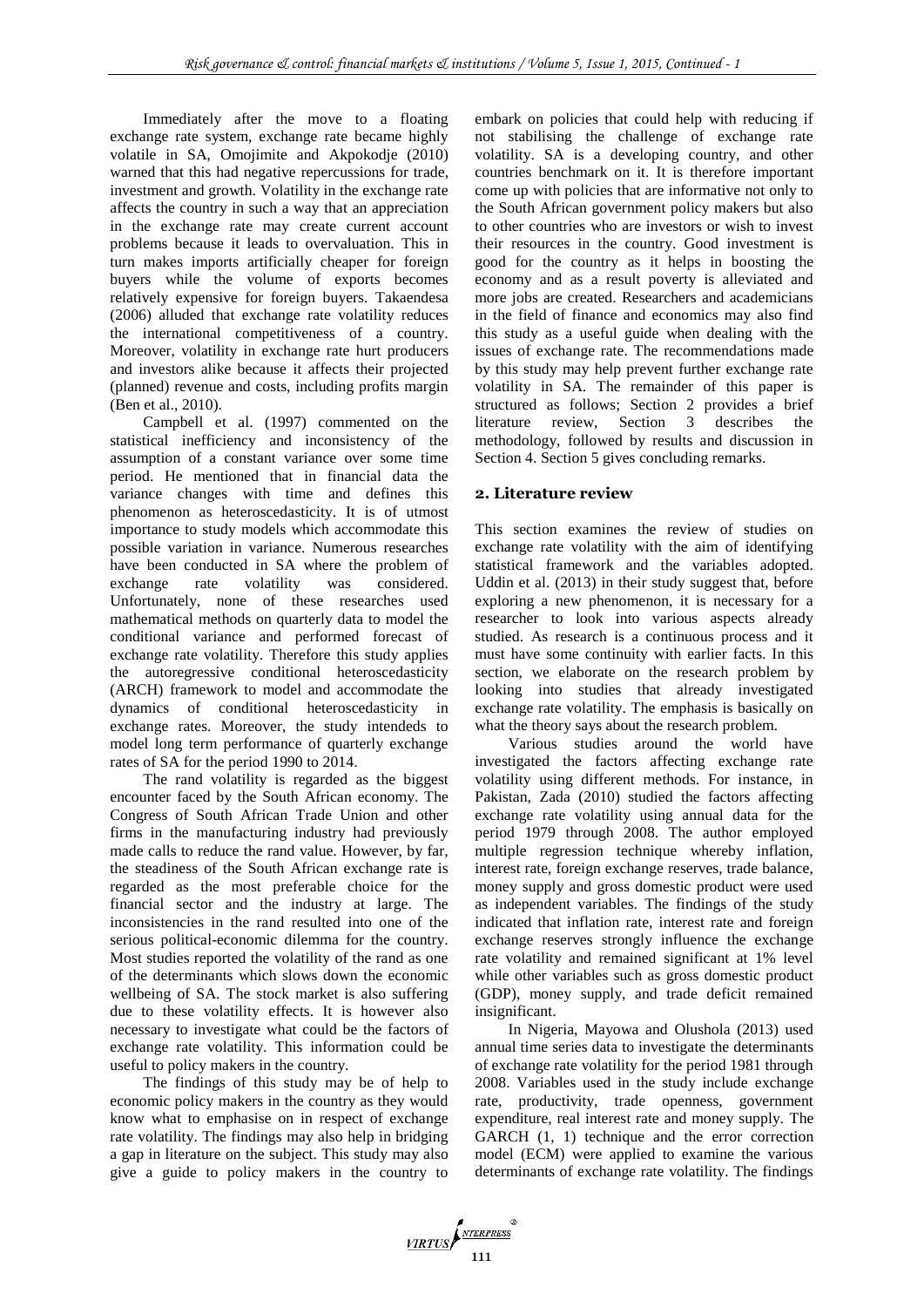of the study indicated that openness of the economy, government expenditure, interest rate movement as well as the lagged exchange rate is among the major significant variables that influence exchange rate volatility.

Umaru et al. (2013) investigated the impact of exchange rate volatility on export in Nigeria. The study used GARCH (p, q) on time series data covering the period 1970 to 2009. The findings of the study indicated that exchange rate volatility impacts exports in Nigeria. The study recommended that, Nigerian government implement a fixed and sustainable exchange rate policy that will promote greater exchange rate stability and improve terms of trade.

Danmola (2013) studied the relationship between exchange rate volatility and GDP, foreign direct investment (FDI) and trade openness. The study used annual data which covered the period 1980 to 2010 in the Nigerian context. For the purpose of analysis, the author employed the correlation matrix, ordinary least square (OLS) and Granger causality test to test the short run dynamics. The findings of the study indicated that GDP, FDI and Trade Openness have a positive influence on exchange rate volatility. The findings further indicated that all variables are stationary at different levels of significance and order of integrations.

The study by Mahmood et al. (2011) looked into the relationship between exchange rate volatility and FDI, GDP and trade openness in Pakistan. The investigation was mainly to check whether fluctuations in exchange rate volatility affect FDI, GDP and trade openness in Pakistan. The study used annual data from 1975 to 2005. GARCH (1, 1) model was applied and the findings of the study indicated the impact of exchange rate volatility on macroeconomic variables in Pakistan. The results further indicated that exchange rate volatility positively affects GDP and trade openness and negatively affects the FDI. From the literature gathered above, it is evident that the subject is of interest and has been investigated in several countries. It is evident that less interest is paid to ARCH as a method of investigation. This is an indication that the application of this model has not been exhausted in the field of econometrics. This study is important since there is no evidence that the same has been done in SA.

### **3. Data and methodology**

### *3.1 Data*

The empirical analysis uses quarterly data that covers the period 1990Q1 to 2014Q2. The sample period is selected because it covers the 2007 and 2008 financial crisis and the period gives a clear trend of what happened prior to and after the apartheid era. Moreover, with a considerable number of observations, the assumption of normality may also not be violated and the effective applications of the methods chosen for data analysis are catered for. Data is mainly sourced from the electronic data delivery system of the South African Reserve Bank (SARB) and Organization for Economic Co-operative and Development (OECD). The econometric views (E-Views) version 8 software package is utilized to analyse data. E-Views helps with data management, perform econometric and statistical analysis, generate forecasts and model simulations, and produce high quality graphs and tables. The variables used in the analysis are exchange rate (ER), gross domestic product (GDP), and inflation rate (INF) and interest rate (INTR). A brief description for each of these variables is given below.

**Exchange rate (ER):** Todaro and Smith (2011) define the ER as the price of one unit of foreign currency in terms of domestic currency for instance, the exchange of the Rand for the US dollar. This variable is used in this study as a dependent variable ER and is measured in percentages.

**Gross Domestic Product (GDP):** Mohr et al. (2008) define GDP as the total value of all goods and services produced within the boundaries of a country in a particular period (usually on year). According to Rishipal and Jain (2012), a volatile ER, especially when it depreciates constantly, affects the GDP which will lead to exports becoming cheaper and imports expensive. GDP is an independent variable and is measured in millions.

**Inflation rate (INFR):** Mohr et al. (2008) define INFR as a continuous and considerable rise in prices in general. According to Chaudhary and Goel (2013), INFR is a determinant of ER whereby a higher INFR in the country will be followed by a depreciation of the currency while a lower INFR in the country will be followed by an appreciation of the currency. INFR as an independent variable in the model is measured in percentages.

**Interest rate (INTR):** According to Mohr et al. (2008), INTR is the percentage charged by the lender to the borrower for the use of money/assets. A higher INTR in the domestic country attracts foreign investors which in turn increases the value of the domestic currency. INTR as another independent variable in this study is measured in millions.

Exchange rate in this study is modelled as percentage the first difference of the series defined as:

$$
r_t = 100 * \log\left(\frac{E_t}{E_{t-1}}\right) \tag{1}
$$

where  $r_t$  is the daily percentage return to the exchange rate and  $E_t$  and  $E_{t-1}$  is denoted the exchange rate at the current and previous day respectively.

#### *3.2 Methods*

Preliminary data analysis is performed before the primary statistical data analysis. Firstly, it is important

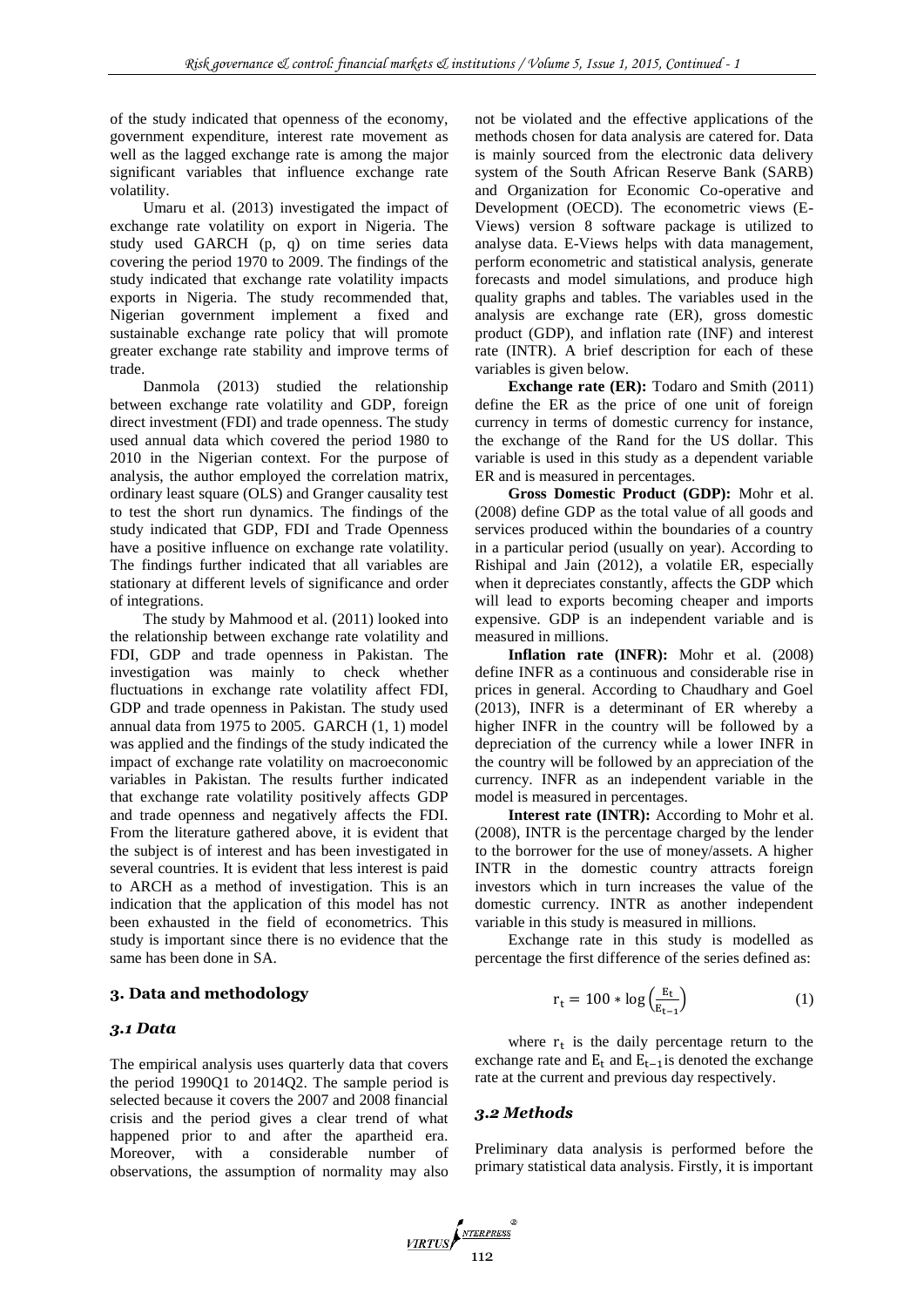to explore the behavior of a random variable. Therefore trend analyses are employed for this reason.

### *3.2.1. Stationarity analysis*

Challis and Kitney (1991) define stationarity as a process whereby the statistical parameters, for

$$
E[X_t] = \mu \text{ for all } t \text{ and } Cov(X_t X_{t-k}) = E[(X_t - \mu)(X_{t-k} - \mu)] = \gamma_k \text{ for all } t \text{ and any } k.
$$

Sibanda (2012) asserts that the dependent and independent variables of a classical regression model be stationary and the errors have a zero mean and finite variance. Hill et al. (2008); Bowerman and O'Connell (1979) provide reasons why stationarity of variables needs to be assessed. The first basic reason is to avoid spurious results. Secondly, if a regression model has variables which are non-stationary, then tratios do not follow a t-distribution. The sequence for stationarity check is to firstly show time series plots which determine the behaviour of random variables. This further assesses whether or not the properties of time series are violated. The formal tests conducted are the Augmented Dickey-Fuller (ADF) and Phillips Perron (PP) formal tests. These tests are important as they give insight into the structural breaks, trends and stationarity of the data set (Brooks, 2008). Discussed below is the ADF and PP test for stationarity.

#### *Augmented Dickey Fuller (ADF)*

A customized version of the Augmented Dickey-Fuller (ADF) was developed by Dickey and Fuller (1979). Phillips Perron (PP) slightly differs from ADF in terms of the heteroscedasticity in the error term and the serial correlation. The PP uses a different approach to approximate the ARMA structure of errors in the test regression and ignores any serial correlation as compared to the ADF that uses a parametric auto regression. The ADF test was recommended by Chun-Leng (2006) as a good measure for assessing stationarity of the series. The following regression equation adopted from Moroke (2014) is used for testing stationarity:

$$
\Delta Y_t = \alpha + \beta Y_{t-1} + \sum_{i=1}^k \phi_i \Delta Y_{t-1} + \varepsilon_t, \qquad (2)
$$

where  $\Delta$  represents the first difference operator, *t* is the time drift, *k* is the number of lags used and  $\varepsilon$ is the error term,  $\alpha$  and  $\beta$  are the model bounds. The ADF test includes a constant and deterministic trend. Assuming that the series  $\left\{ Y_t t_{-1}^T \right\}$  follows an AR (p) process, Hamilton (1990) highlights that the rejection or acceptance of the null hypothesis of a unit root is based on running the regression:

$$
Z_{t} = \mu + (\phi_{1} - 1)Y_{t-1} + \sum_{j=1}^{p-1} C_{j}Z_{t-j} + \varepsilon_{t}
$$
 (3)

instance, the mean and standard deviation of the process do not change with time. On the other hand, Aas and Dimakos (2004) clarify that a sequence of random variables  $X_t$  is stationary if there is no trend and if the covariance does not change over time, that is:

where 
$$
Z_{t-j} = Y_{t-j-1}
$$
 for  $j = 0, 1, 2, \ldots, p-1$  and

 $\mathcal{E}_t$  is a white noise process. The ADF test statistic is given as;

$$
\hat{\tau}_{ADF} = \frac{\hat{\phi}_1 - 1}{se(\phi_1)},\tag{4}
$$

 $se(\phi - 1)$ Represents the standard error of  $\phi$  – 1. The null hypothesis of a unit root  $H_0: \phi_1 = 1$  is rejected if  $\hat{\tau}_{ADF}$  is less than the appropriate critical value at some level of significance.

# *Phillips Perron (PP)*

Phillips-Perron (1988) test of stationarity is a more comprehensive theory of unit root non stationarity. The test uses non-parametric statistical methods in order to take care of the serial correlation in the error terms without adding lagged difference terms (Brooks, 2008).The test is similar to the ADF test but it incorporates an automatic correction to the DF procedure to allow for auto correlated residuals. The PP test involves fitting the regression:

$$
y_i = \alpha + \rho y_{i-1} + \varepsilon_i \tag{5}
$$

where  $\varepsilon_i$  is  $I(0)$  and may be heteroscedastic. The test statistic is calculated with the equation:

$$
\hat{\tau}_{pp} = \left(\frac{t_{\phi-1}}{\xi}\right) \Gamma_0^{\frac{1}{2}} - \frac{N}{2} \left(\frac{\xi^2 - \Gamma_0}{\xi \hat{\sigma}}\right) se(\phi - 1)
$$
\n(6)

where  $t_{\phi-1}$  is the test statistic of  $\phi-1$ ,

 $se(\phi-1)$  is the standard error of  $\phi-1$ ,  $\sigma$  is the  $\lambda$ standard error of the test regression and  $\Gamma$  is the truncation lag. The asymptotic distributions of the PP test statistics are the same as those of the ADF test. Here again, the null hypothesis of unit root  $H_o$ :  $\phi_1$  = ^ ^

1 is rejected if  $\tau$ <sub>ADF</sub>  $\tau$ <sub>ADF</sub> or  $\tau_{pp}$  is less than the appropriate critical value at some level of significance.

$$
\underbrace{\textit{VIRTUS}}_{113}
$$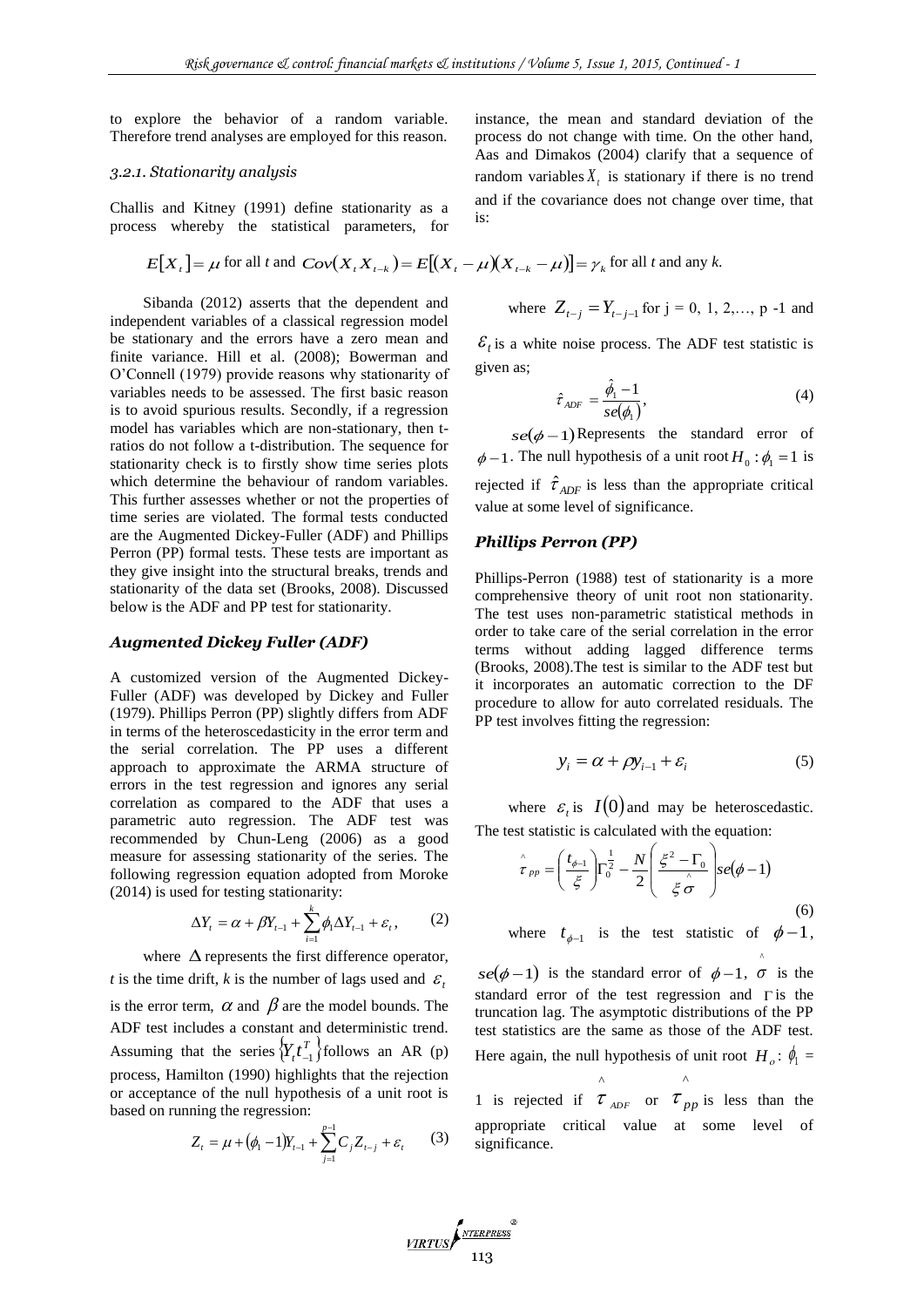#### *3.2.2. ARCH model estimation*

The variance of the disturbance term is assumed to be constant in economic modelling. However many economic series do not have a constant variance and a number of these series are exposed to periods of high, others to low period of volatility (variance). Exchange rate has been found to be prone to the volatility. The ARCH model is recommended to capture these effects of conditional heteroscedasticity. This model was first introduced by Robert Engle in 1982. The model could also be applied when the researcher desires to simultaneously model estimates of the mean and the variance of a series. As the name of the model indicates it assumes heteroscedasticity of the residual and takes it into account (Abdalla, 2012). The autoregressive part comes from the fact that it uses realized values of old residuals, which are obtained from the mean equation.

$$
r_t = \varepsilon_t
$$
,  
where  $\varepsilon_t \sim N(0, \sigma_t^2)$  and  $\sigma_t^2 = c$ .

The model is mostly used in finance. Engle (2001) supported by Brooks (2008) recommends the ARCH model when the goal of the study is to analyse and forecast volatility. Volatility is referred to as the spread of all likely outcomes of an uncertain variable. Abdalla (2012) cautions that in financial markets, we are often concerned with the spread of asset returns. The statistical definition of volatility is a measure of the sample standard deviation as;

$$
\hat{\sigma} = \sqrt{\frac{1}{T - 1} \sum_{t=1}^{T} (r_t - \mu)^2}
$$
\n(7)

where  $r_t$  is the return on the day and t and  $\mu$ 

is the average return over the T-day period. Poon (2005) asserts that volatility as a measure strictly for uncertainty could be due to a positive outcome. In the presence of the ARCH effects, the variance will no longer be time independent and the ARCH model that deals with the heteroscedastic variance becomes:

$$
\varepsilon_t | I_{t-1} \sim N(0, \sigma_t^2)
$$
\n(8)

This paper uses the variance as a measured of volatility. Adopting the procedure used by Abdalla (2012), the general form of the ARCH (q) model is

$$
\sigma_t^2 = \alpha_0 + \sum_p^q \alpha_i \varepsilon_{t-1}^2 \tag{9}
$$

The residual is conditionally heteroscedastic and depends on all information available at time  $t - 1, I_{t-1}$ . The residual becomes;

$$
\mathcal{E}_t = U_t \sigma_t \tag{10}
$$

And  $U_t$  is a white noise process and is assumed to be normally distributed with mean 0 and variance 1, i.e.  $v_t \sim N(0,1)$  and is independent of  $\sigma_t$ .  $\sigma_t$  is a non-negative stochastic process. The variance of  $\varepsilon$ <sub>t</sub> is no longer a constant and depends on the lagged values of the residual, where  $\alpha_0 > 0$  and  $\alpha_i \ge 1$  (necessary to restrict the variance to be positive) (Abdalla, 2012). The ARCH model is advantageous to use as the conditional forecasts are vastly superior to unconditional forecasts because they incorporate all information available. The unconditional forecast for the mean and variance of an ARCH (1) model becomes:

$$
E(\varepsilon_t) = 0 \tag{11}
$$

$$
E(\varepsilon_i^2) = \frac{\alpha_0}{1 - \alpha_1}.
$$
 (12)

The conditional forecasts of these coefficients would be;

$$
E(\varepsilon_{t} | I_{t-1}) = 0
$$
\n
$$
E(\varepsilon_{t}^{2} | I_{t-1}) = \alpha_{0} + \alpha_{1} \varepsilon_{t-1}^{2}
$$
\n
$$
(14)
$$

In this instance, the conditional mean is still zero due to the white noise process but the conditional variance is different and is dependent on the realized value of  $\varepsilon_t^2$  $\varepsilon_{t-1}^2$ . The unconditional variance only looks at the estimated values of  $\alpha_0$  and  $\alpha_1$ . If the realized value of  $\varepsilon_t^2$  $\varepsilon_{t-1}^2$  is large so will  $\varepsilon_t^2$  $\varepsilon_t^2$ . It is a desirable feature for financial series since most of them display evidence of volatility clustering and the ARCH process takes it into account (Abdalla, 2012).

#### *3.3 Model selection criteria*

Model selection criteria provide a basis for model selection (Acquah, 2010). The study uses the Akaike information criterion (AIC) and Schwarz information criterion (SIC) in order to select between candidate models. Discussed below is the procedure for using the AIC and SIC criteria. AIC was developed by Akaike (1973) while SIC was developed by Schwarz (1978). The AIC test is aimed at finding the best approximating model to the unknown data generating process (Acquah, 2010).

Gujarati and Porter (2009) emphasise that the advantage of forecasting performance of a regression model using the AIC is not only in-sample but also out-of-sample. The advantage of using the SIC is to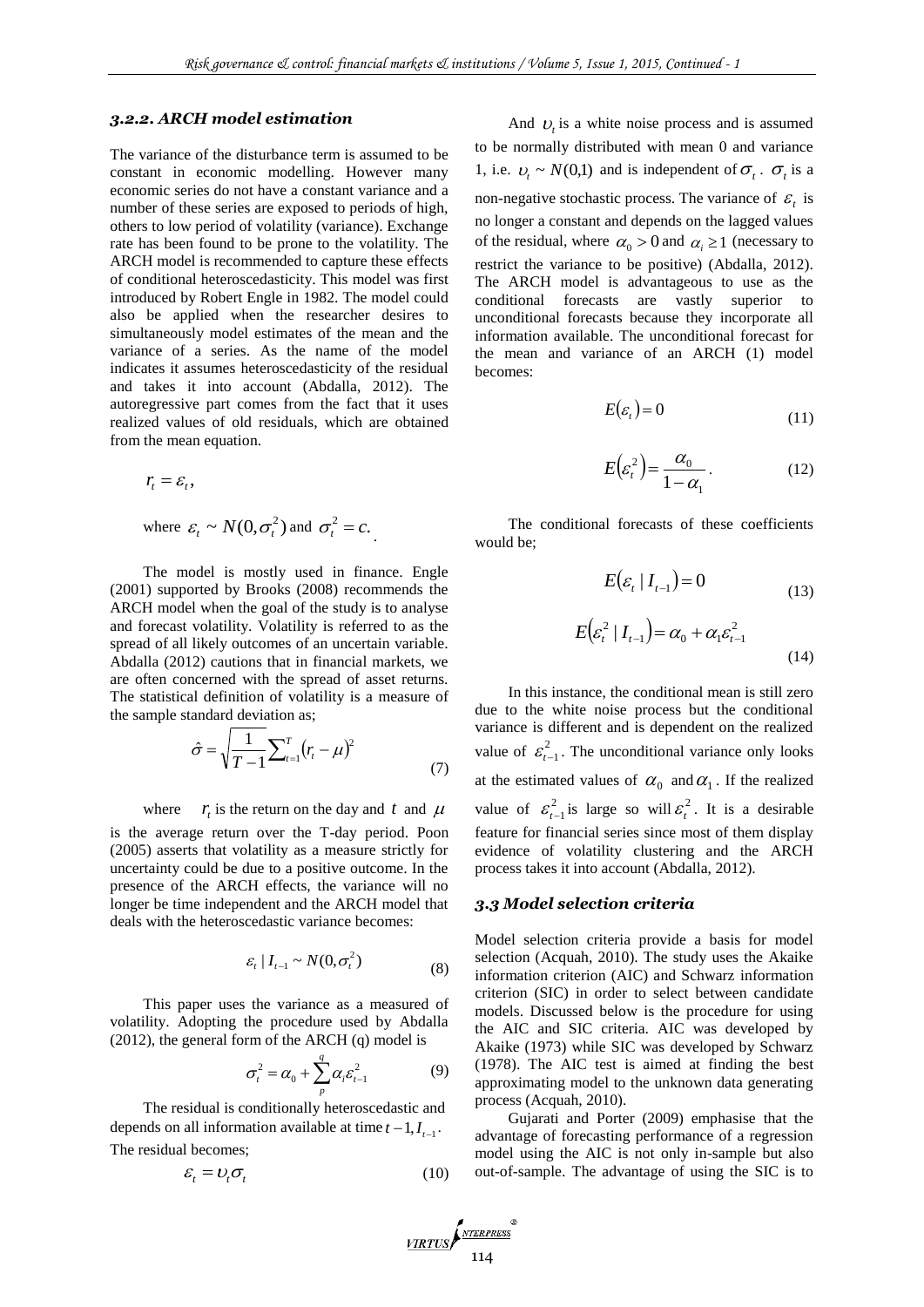identify the true model (Fox, 2008). Gujarati and Porter (2009) emphasises that the SIC can be used to compare in-sample or out-of-sample forecasting performance of a model. Both models are given in equations 15 and 16 respectively:

$$
AIC = -2\log_{\varepsilon} L(\hat{\theta}) + 2s
$$

$$
SIC = -2\log_{\varepsilon} L(\theta) + s\log_{\varepsilon} n
$$

where  $L(\hat{\theta})$  is the maximised log likelihood under the model and  $\theta$  is the parameter vector for the model. The model with the smallest AIC and SIC is chosen and used for further analyses.

# *3.4 Model diagnostics tests*

The model that satisfies the requirements of the AIC and SIC is subjected to a battery of diagnostics tests prior to the forecasting process. This step ensures that the model is adequate enough to be used for further analyses. Tandrayen-Ragoobur and Emandy (2011) emphasise that model diagnostics testing is important as it helps in identifying misspecification of a functional form and the stability of regression coefficients. In light of the above information, the cumulative sum control chart (CUSUM) stability test and Ramsey's (regression error specification test) RESET tests are used to test for stability of the coefficients and misspecification of a functional form. The description of these tests is given below;

# *Cumulative Sum Control Chart (CUSUM) stability test*

Checking model stability is necessary for prediction and econometric inference (Hansen, 1992). The author further cautions that model instability generally makes it difficult to interpret regression results. In the present study, the CUSUM stability test is used to assess stability of the long run dynamics

significance level, it means that all coefficients in the the explanatory variables are fit for [lbid] selected (Tandrayen-Ragoobur and Emandy, 2011). The test is essentially designed to detect instability in the model. This test was developed by Page (1954). It is based on a normalized version of the cumulative sums of the residuals (Brooks, 2008). Tandrayen-Ragoobur and Emandy (ibid) point out that, if a plot of the CUSUM statistics stays within the critical bounds of 5% model are stable. Stability of the model implies that model.

# *Ramsey's Regression Error Specification Test (RESET)*

The RESET test was developed by Ramsey (1969). This test is a general misspecification test designed to check the inappropriate functional form of the model. It further tests whether a regression model is correctly specified in terms of the regressors that have been included in the model (DeBenedictis and Giles, 1998). The rejection rule is to reject the null hypothesis if the probability value associated with the Ramsey's RESET test is greater than 0.05 or 5%. According to Hill et al. (2008), rejection of  $H_0$  implies that the specification of the equation can be improved.

# **4. Results and discussion**

This section provides and discusses the results based on the objective of the study and the methods employed.

# *4.1 Stationarity test result*

The initial analysis of data involves analysing the time series plots in order to identify the salient features of the data. This further helps in deciding about the properties of the model to fit. Figure 1 is a graphical representation of the four variables used in the study.

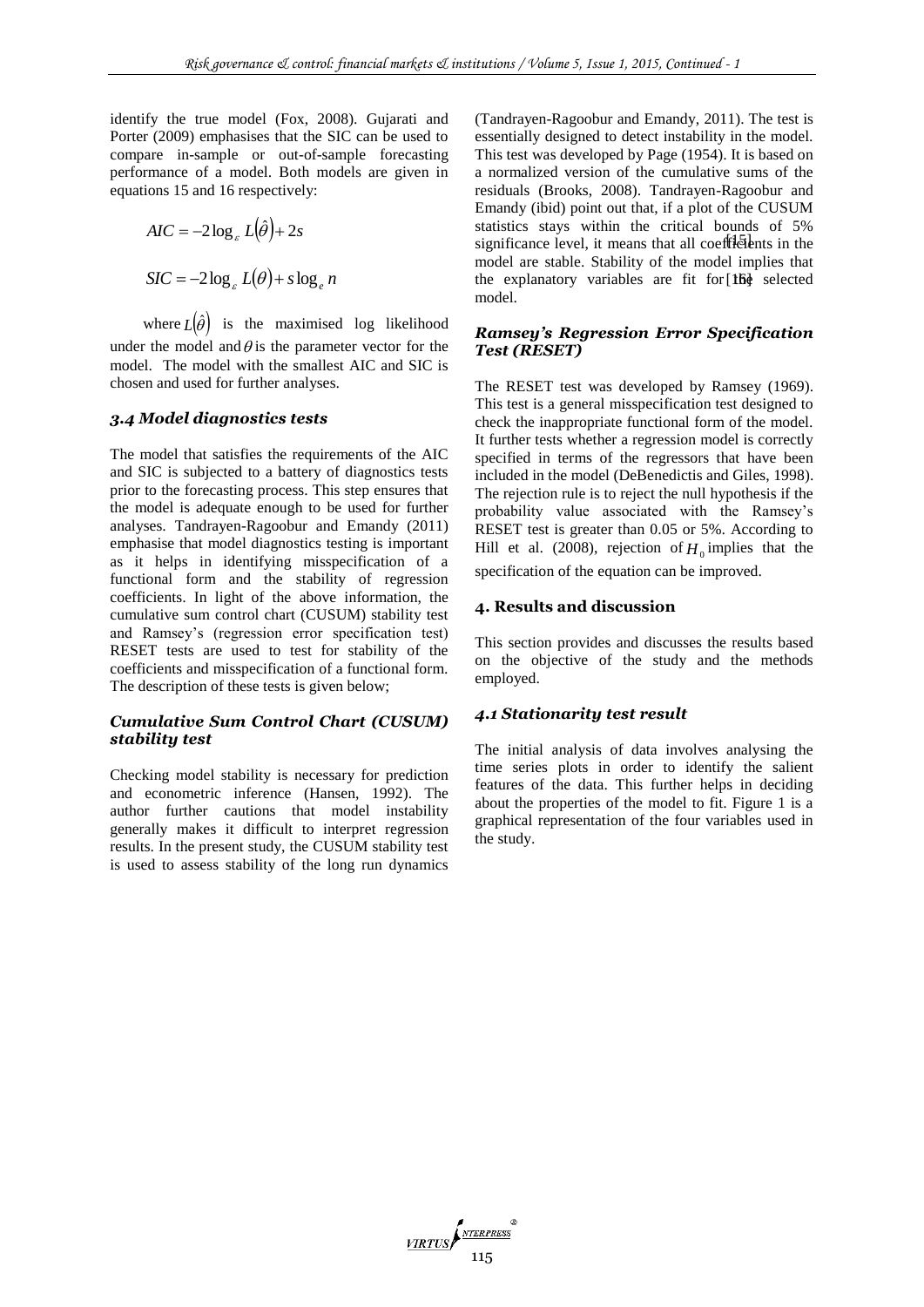

**Figure 1.** Time series plots

VIRTUS 116

It is evident from figure 1 that exchange rate is explained by irregular components and has disturbance errors between the years 1993 and 1998. The figure shows that the rand experienced a sharp depreciation in the year 2000. This is a period when the inflation targeting-flexible exchange regime was adopted by the country and the currency underwent an era of excessive volatility. Also depicted is an accelerated devaluation which took place from 2000 until 2002. A sharp depreciation of the rand was experienced in 2000 and continued with the weakening trend 2001. This rapid depreciation in 2001 became an enormous concern and forced the government to make a formal inquiry in to the depreciation of the rand by Myburgh Commission. Several of the macroeconomic variables were reported to be the causes of this depreciation. Major reasons to this were among others a slowdown in global economic activity, contagion from events in Argentina, and a worsening in the current account balance in the fourth quarter of 2001 as reported by Bhundia and Gottschalk (2003). According to the Industrial Development Corporation, the South

African rand exhibited excessive volatility from the year 1996 to 2001 and the pace of the depreciation was particularly strong but then again the rand strengthened between the years 2003 and 2006.

During the subprime mortgage crisis which took place in 2007 and the financial crisis in 2007 and 2008, the rand embarked on a generally declining trend but increased again in the years 2009 and 2010. A volatile exchange rate cause uncertainties in terms of foreign investment and therefore macroeconomic factors such as gross domestic product, interest rate and inflation rate are affected negatively. The findings of the study by Ozturk (2006) highlighted that changes in exchange rate create uncertainty about the profits to be made and hence, reduces the benefits of international trade.

Other three variables just like the exchange rate are explained by trend and irregular components are said to be non-stationary. This means that the mean and variance of the series are not constant. In addition to the visual representation of the series, the ADF and PP tests are used to confirm the results. The results are summarized in Table 1 and 2.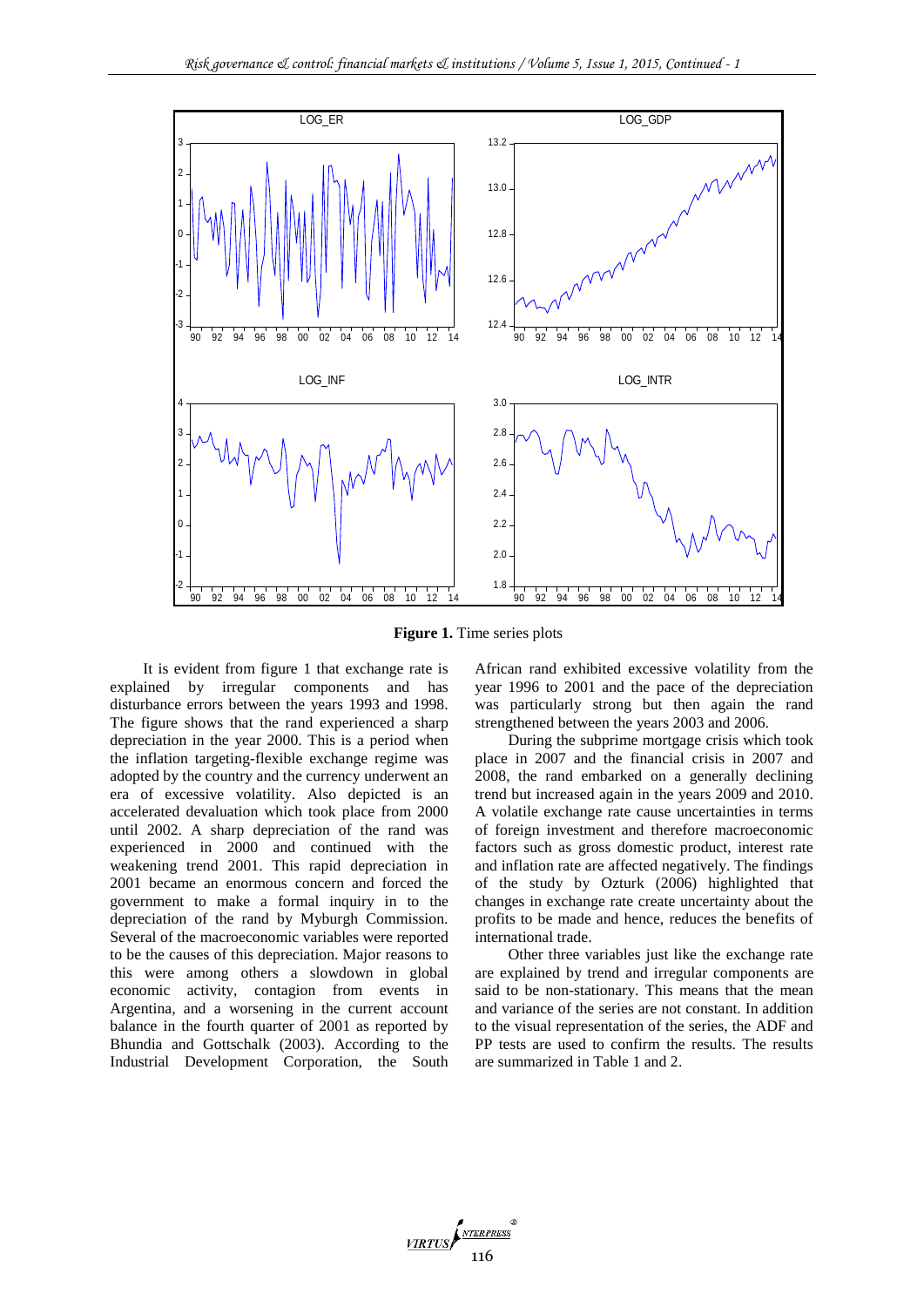| Variable | Level of test  | Number of lags | T-statistics (ADF<br>test) | Critical value $-5\%$ | Conclusion     |
|----------|----------------|----------------|----------------------------|-----------------------|----------------|
| LOG ER   | Level          |                | $-9.544059$                | $-2.89155$            | Stationary     |
|          | 1st Difference |                | $-12.73441$                | $-2.8922$             | Stationary     |
| LOG GDP  | Level          |                | $-0.472878$                | $-2.892879$           | Non stationary |
|          | 1st Difference |                | $-2.789771$                | $-2.892879$           | Non stationary |
| LOG INF  | Level          |                | $-4.72665$                 | $-2.89155$            | Stationary     |
|          | 1st Difference |                | -9.489337                  | $-2.8922$             | Stationary     |
| LOG INTR | Level          |                | $-1.037114$                | $-2.89155$            | Non stationary |
|          | 1st Difference |                | $-8.212624$                | $-2.8922$             | Stationary     |

**Table 1.** Augmented Dickey Fuller (ADF) results including intercept

The results in Table 1 reveal the presence of stationarity for the exchange and inflation rates at levels. The test indicates stationarity at a 5% significance level with the exception of LOG\_GDP and interest rates. Based on these findings, first differencing was applied to the series to render them stationary. However, gross domestic product only became stationary after second differencing.

| Variable | Level of test  | Bandwidth | T-statistics (PP test) | Critical value $-5\%$ | Conclusion     |
|----------|----------------|-----------|------------------------|-----------------------|----------------|
| LOG ER   | Level          |           | $-9.551906$            | $-2.89155$            | Stationary     |
|          | 1st Difference | 29        | $-48.45519$            | $-2.891871$           | Stationary     |
| LOG GDP  | Level          | 15        | 0.447924               | $-2.89155$            | Non stationary |
|          | 1st Difference | 20        | $-16.79365$            | $-2.891871$           | Stationary     |
| LOG INF  | Level          |           | $-4.72665$             | $-2.89155$            | Stationary     |
|          | 1st Difference | 11        | $-13.4538$             | $-2.891871$           | Stationary     |
| LOG INTR | Level          | 10        | $-0.895208$            | $-2.89155$            | Non stationary |
|          | 1st Difference | 15        | $-8.831559$            | $-2.891871$           | Stationary     |

**Table 2.** Phillips Perron (PP) results including intercept

In Table 2, the results of the PP stationarity test including intercept are presented. The results indicated that The PP unit root test proves that gross domestic product and interest rate are non-stationary at levels. However, exchange and inflation rates are stationary at 5% level of significance. For the sake of consistency all the variables were subjected to first differencing to induce stationarity. It is evident from the results that all the variables are stationary according to the ADF and PP tests.

### *4.3 ARCH (1) and ARCH (2) modeling results*

This Section provides the results of the ARCH (1) and ARCH (2) models presented in Tables 3 and 4. In the case were the ARCH (q) model is interpreted, the variance equation coefficients exhibit low volatility when they are less than 1 and high volatility when they are greater than 1.

**Table 3.** ARCH (1) model

| Dependent Variable: Exchange Rate                   |                   |            |             |        |
|-----------------------------------------------------|-------------------|------------|-------------|--------|
| Method: ML - ARCH (Marquardt) - Normal distribution |                   |            |             |        |
| Sample: 1990Q1 2014Q2                               |                   |            |             |        |
| Pre sample variance: backcast (parameter = $0.7$ )  |                   |            |             |        |
| Variable                                            | Coefficient       | Std. Error | z-Statistic | Prob.  |
| <b>GDP</b>                                          | $-2.13E-05$       | 1.48E-05   | $-1.442250$ | 0.1492 |
| INF                                                 | 0.013084          | 0.129442   | 0.101079    | 0.9195 |
| <b>INTR</b>                                         | $-0.493796$       | 0.359411   | $-1.373901$ | 0.1695 |
| C                                                   | 13.29741          | 8.850257   | 1.502488    | 0.1330 |
|                                                     | Variance Equation |            |             |        |
|                                                     | 20.31837          | 2.862861   | 7.097226    | 0.0000 |
| $RESID(-1)^{2}$                                     | 0.063162          | 0.164584   | 0.383769    | 0.7011 |

The estimated ARCH (1) model from the results is given as:

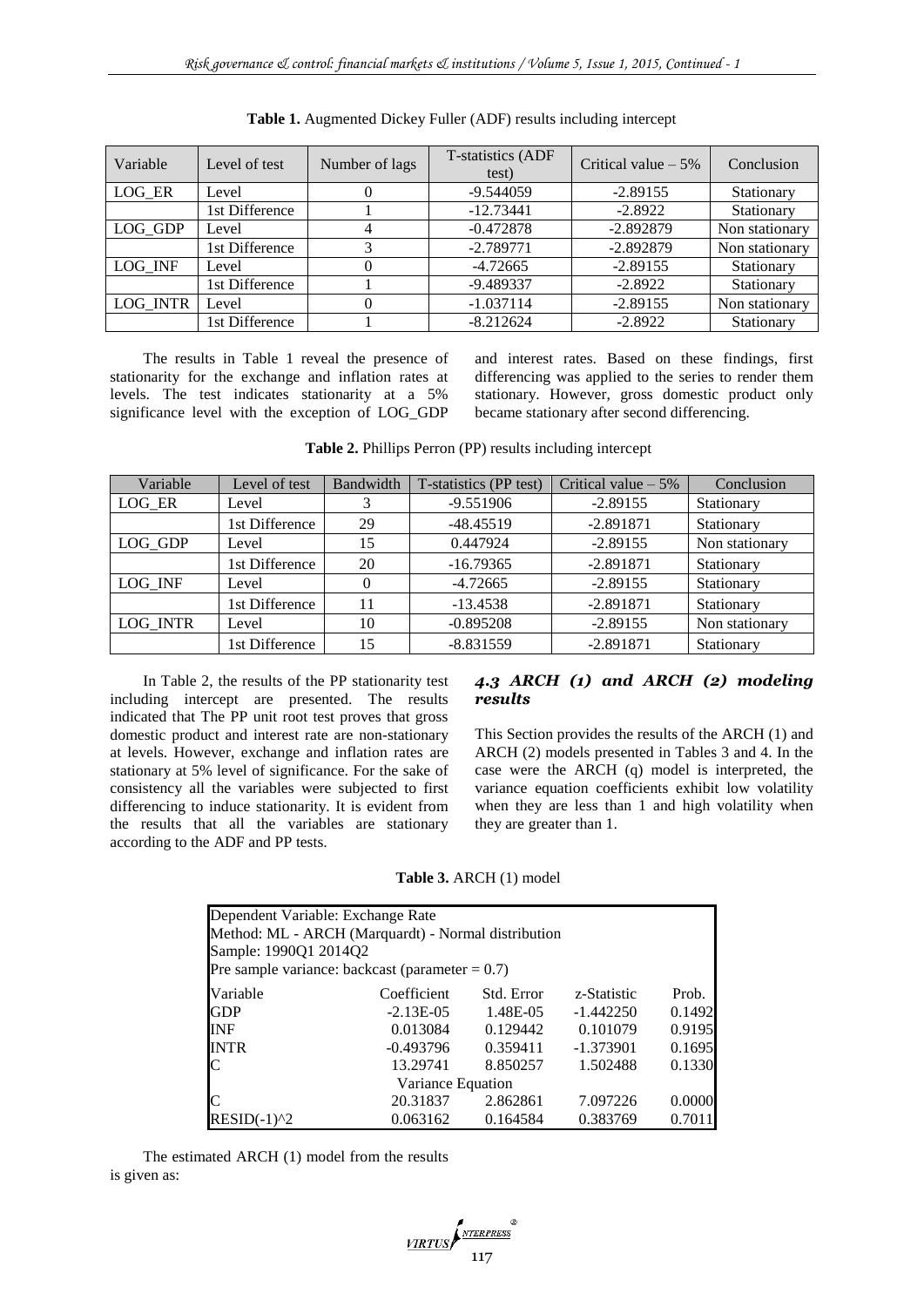$ER_1^2 = 13.29741 - 0.0000213(GDP) + 0.013084(NF) - 0.4937961(NTR)$ 

The results suggest that gross domestic product and interest rates have a negative effect on exchange rate while inflation rate has a positive effect. These findings disagree with those by Khan et al. (2012) who reported a positive relationship between these variables. A 0.00213% decline in exchange rate leads to a situation whereby imports in South Africa become artificially cheaper for foreign buyers while the volume of exports become relatively expensive. This as a result reduces international competitiveness in South Africa.

The results prove that increased inflation rate is influenced by increased interest rate which inflates the government's fiscal burden. This consequently causes

the exchange rate to appreciate. These results are not in accordance with those obtained by Chaudhary and Goel (2013) and Mirchandani (2013). Moreover, the results confirm that increases in interest rates lowers the exchange rates with about 49.38% and these findings are not in accordance with Chaudhary and Goel (2013) and Mirchandani (2013). In the variance equation, RESID (-1) indicates that the ARCH (1) model gives a lower measure of volatility of about 0.063162(6.316%). This is an indication that the three determinants contribute to exchange rate volatility. Presented next in Table 4 are the summary results for of the ARCH (2) model.

**Table 4.** ARCH (2) model

| $ER_t^2 = 13.29741 - 0.0000213(GDP) + 0.013084(NF) - 0.4937961(NTR)$                                                                                                                                                                                                                                                                                                                                                                                                                                                                                                                                                       |                                                                                                          |                         |                                                                                                |                                                                                                                                                                                                                                                                                                                                                                                                                                                                                                                                              |                                                                             |
|----------------------------------------------------------------------------------------------------------------------------------------------------------------------------------------------------------------------------------------------------------------------------------------------------------------------------------------------------------------------------------------------------------------------------------------------------------------------------------------------------------------------------------------------------------------------------------------------------------------------------|----------------------------------------------------------------------------------------------------------|-------------------------|------------------------------------------------------------------------------------------------|----------------------------------------------------------------------------------------------------------------------------------------------------------------------------------------------------------------------------------------------------------------------------------------------------------------------------------------------------------------------------------------------------------------------------------------------------------------------------------------------------------------------------------------------|-----------------------------------------------------------------------------|
| esults suggest that gross domestic product<br>t rates have a negative effect on exchange<br>inflation rate has a positive effect. These<br>sagree with those by Khan et al. (2012)<br>ted a positive relationship between these<br>A 0.00213% decline in exchange rate leads<br>tion whereby imports in South Africa<br>tificially cheaper for foreign buyers while<br>e of exports become relatively expensive.<br>esult reduces international competitiveness<br>frica.<br>esults prove that increased inflation rate is<br>by increased interest rate which inflates the<br>t's fiscal burden. This consequently causes |                                                                                                          |                         | of the ARCH (2) model.                                                                         | the exchange rate to appreciate. These res<br>in accordance with those obtained by Cha<br>Goel (2013) and Mirchandani (2013). Mo<br>results confirm that increases in interest a<br>the exchange rates with about 49.38%<br>findings are not in accordance with Cha<br>Goel (2013) and Mirchandani (2013). In t<br>equation, RESID (-1) indicates that the<br>model gives a lower measure of volatili<br>0.063162(6.316%). This is an indication th<br>determinants contribute to exchange rate<br>Presented next in Table 4 are the summary |                                                                             |
|                                                                                                                                                                                                                                                                                                                                                                                                                                                                                                                                                                                                                            | Table 4. ARCH (2) model                                                                                  |                         |                                                                                                |                                                                                                                                                                                                                                                                                                                                                                                                                                                                                                                                              |                                                                             |
| Dependent Variable: Exchange Rate<br>Method: ML - ARCH (Marquardt) - Normal distribution<br>Sample (adjusted): 1990Q1 2014Q2<br>Pre sample variance: backcast (parameter = $0.7$ )<br>Variable<br><b>GDP</b><br><b>INF</b><br><b>INTR</b><br>$\mathcal{C}$<br>$\mathbf C$<br>$RESID(-1)^2$<br>$RESID(-2)^2$<br>ted ARCH (2) model given as:<br>$ER_r^2 = 10.39456 - 0.0000177(GDP) - 0.089170(INF) - 0.310334(INTR)$<br>esults of this model differ from the ARCH<br>with regard to the inflation rate. However,<br>yields volatility measures greater than that<br>(1). The three determinants contribute to              | Coefficient<br>$-1.77E-05$<br>$-0.089170$<br>$-0.310334$<br>10.39456<br>16.24788<br>0.140945<br>0.130146 | Variance Equation       | Std. Error<br>1.36E-05<br>0.135544<br>0.343453<br>8.252242<br>2.869194<br>0.168579<br>0.101505 | z-Statistic<br>$-1.305563$<br>$-0.657868$<br>$-0.903568$<br>1.259605<br>5.662874<br>0.836076<br>1.282165<br>when represented with ARCH (2) model.<br>of this study are in support of those by N<br>(2013), Umaru et al. (2013) and Ngailo (20                                                                                                                                                                                                                                                                                                | Prob.<br>0.1917<br>0.5106<br>0.3662<br>0.2078<br>0.0000<br>0.4031<br>0.1998 |
| r exchange rate volatility of about 27.1%                                                                                                                                                                                                                                                                                                                                                                                                                                                                                                                                                                                  |                                                                                                          |                         |                                                                                                | 4.4 Model selection results                                                                                                                                                                                                                                                                                                                                                                                                                                                                                                                  |                                                                             |
|                                                                                                                                                                                                                                                                                                                                                                                                                                                                                                                                                                                                                            | <b>Table 5.</b> Model selection criterion                                                                |                         |                                                                                                |                                                                                                                                                                                                                                                                                                                                                                                                                                                                                                                                              |                                                                             |
| <b>Criterion</b>                                                                                                                                                                                                                                                                                                                                                                                                                                                                                                                                                                                                           | <b>ARCH</b> (1) model                                                                                    |                         |                                                                                                | ARCH (2) model                                                                                                                                                                                                                                                                                                                                                                                                                                                                                                                               |                                                                             |
| <b>SIC</b>                                                                                                                                                                                                                                                                                                                                                                                                                                                                                                                                                                                                                 | 3.777125                                                                                                 |                         |                                                                                                | 3.820431                                                                                                                                                                                                                                                                                                                                                                                                                                                                                                                                     |                                                                             |
| AIC<br>esults provided in Table 5 reveal that the<br>model prove to be the best model when<br>to ARCH (2) model. ARCH (1) has the<br>IC and SIC. This model is subjected to the<br>tests and if found fit will be used for<br>alyses. Presented next are the diagnostic<br>f ARCH (1) in Section 4.5.                                                                                                                                                                                                                                                                                                                      | 3.618861                                                                                                 |                         |                                                                                                | 3.635790<br>4.5 Model diagnostic results<br>Presented in this section are the results on<br>specification and stability tests.<br><b>CUSUM</b> stability test results                                                                                                                                                                                                                                                                                                                                                                        |                                                                             |
|                                                                                                                                                                                                                                                                                                                                                                                                                                                                                                                                                                                                                            | <b>VIRTUS</b>                                                                                            | <b>NTERPRESS</b><br>118 |                                                                                                |                                                                                                                                                                                                                                                                                                                                                                                                                                                                                                                                              |                                                                             |

The estimated ARCH (2) model given as:

The results of this model differ from the ARCH (1) model with regard to the inflation rate. However, this model yields volatility measures greater than that of ARCH (1). The three determinants contribute to even higher exchange rate volatility of about 27.1%

when represented with ARCH (2) model. The results of this study are in support of those by Mirchandani (2013), Umaru et al. (2013) and Ngailo (2011).

#### *4.4 Model selection results*

| <b>Criterion</b> | ARCH (1) model | $\bf{ARCH}$ (2) model |
|------------------|----------------|-----------------------|
| <b>SIC</b>       | 3.777125       | 3.820431              |
| AIC              | 3.618861       | 3.635790              |

The results provided in Table 5 reveal that the ARCH (1) model prove to be the best model when compared to ARCH (2) model. ARCH (1) has the smallest AIC and SIC. This model is subjected to the diagnostics tests and if found fit will be used for further analyses. Presented next are the diagnostic checking of ARCH (1) in Section 4.5.

#### *4.5 Model diagnostic results*

Presented in this section are the results on model specification and stability tests.

### *CUSUM stability test results*

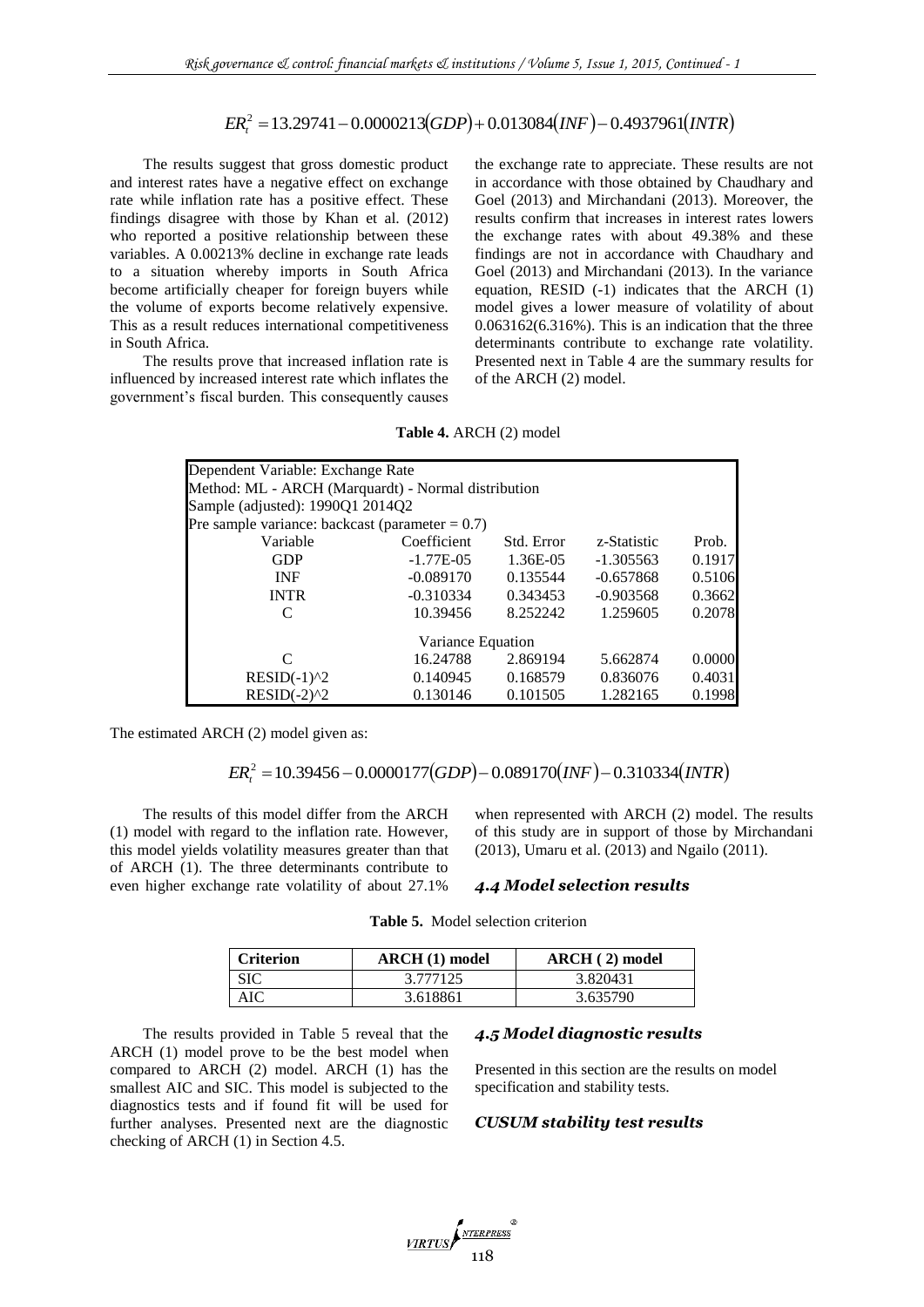

**Figure 2.** CUSUM stability test

The null hypothesis that all the coefficients in the regression model are correctly specified cannot be rejected at 5% level of significance based on the results in Figure 2. The plot of CUSUM statistic remains within the critical bounds which suggest that the ARCH (1) model is stable. Stability of this model implies that the determinants used are suitable to

explain exchange rate volatility. The plot further shows that changes in the exchange rate for the selected period was seen in 2002 onwards but such changes remained within the critical bounds.

### *Ramsey's REST test*

|  | Table 6. Ramsey RESET test statistic |  |  |  |
|--|--------------------------------------|--|--|--|
|--|--------------------------------------|--|--|--|

| <b>Ramsey RESET test</b> |          |    |                    |  |  |
|--------------------------|----------|----|--------------------|--|--|
|                          | Value    | Df | <b>Probability</b> |  |  |
| F-statistic              | 1.022155 |    | 0.3146             |  |  |

The observed probability value associated with the Ramsey's RESET testis greater than 0.05 / 5% significance level. This leads to failure to reject the null hypothesis of no misspecification.

# *4.6 Forecasting results*

Forecasting is very crucial as predictions of future events are used for decision making processes in many organisations (Bowerman and O'Connell, 2005). One of the objectives of this study is to compute forecasts for exchange rate volatility. Presented in Figure 3 is the six years in sample forecasts of exchange rate volatility obtained from ARCH (1) model.



**Figure 3.** ER volatility forecasts for 2014Q3 – 2020Q4

VIRTUS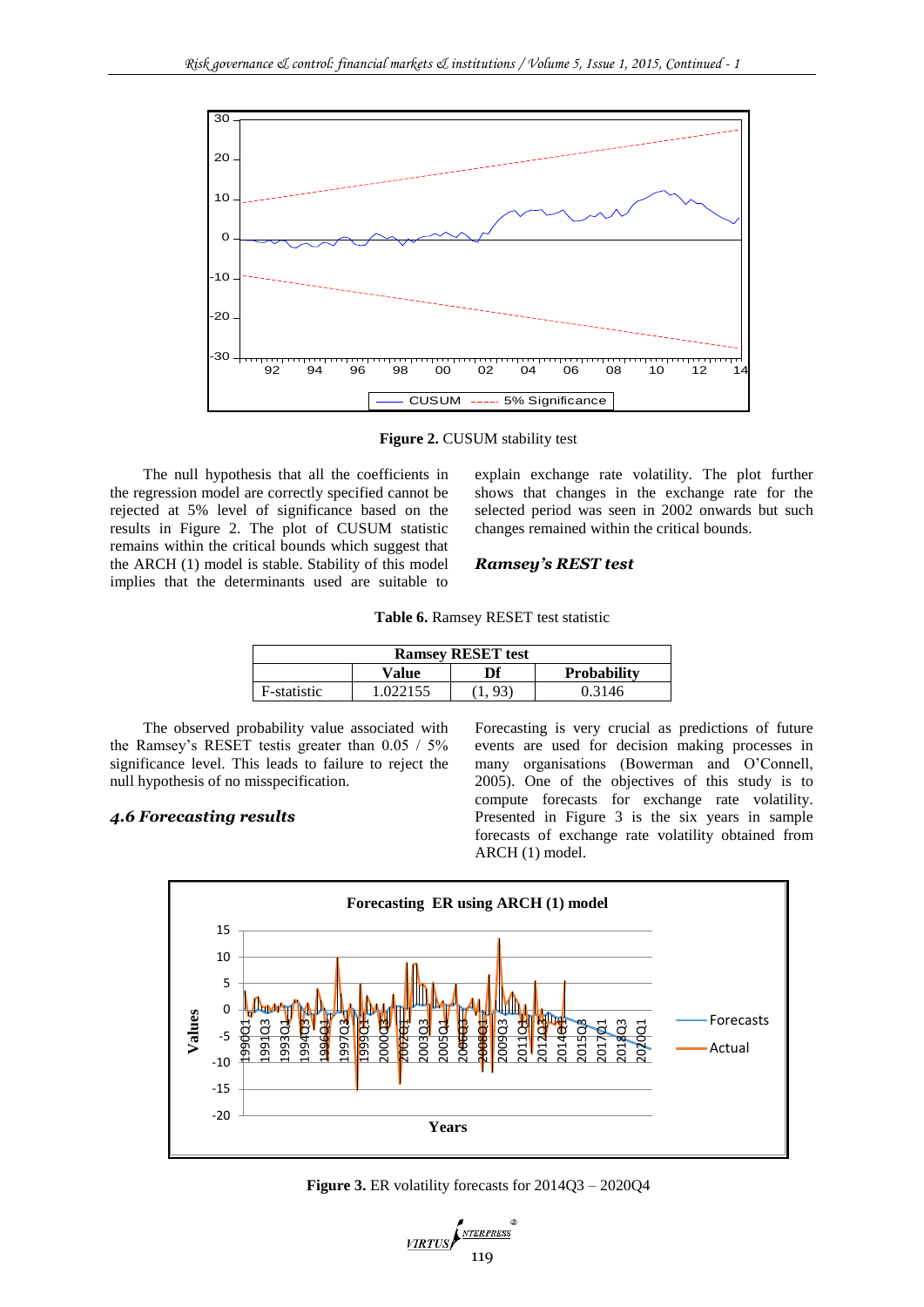Figure 3 displays forecasted values of exchange rate volatility for the period 2014Q3 to 2020Q4. A downward trend is seen from the period 2014 Q1. The picture could be appealing to SA since the country depends largely on trade. Mirchandani (2013) advised that weak exchange rate makes currency more attractive which in turn increases the demand for the currency for the domestic country. It is evident that past values of the series (denoted as actual) are equivalent to the forecasted values (shown as forecasts) confirming the validity of the ARCH (1) in forecasting exchange rate volatility. The forecast indicate that in future exchange rate will not be volatile but SA will experience depreciation in its currency. The actual and forecasted values of exchange rate volatility slightly differ due to disturbances which occurred during the periods indicated by long spikes in Figure 3.

# **5. Concluding remarks**

The current investigation evaluated exchange rate volatility in South Africa. The analysis took into consideration the objectives as outlined in section 1. Secondary data covering the period 1990Q1 through 2014Q2 was obtained from the SARB and OECD databases. Gross domestic product, interest rates and inflation rate were used to explain exchange rate volatility in the context of South Africa. Stationarity testing on the series was performed using the ADF and PP tests. The series were found to be nonstationary at their level but stationarity after first differencing was imposed.

For primary analyses, this study applied ARCH (1) and ARCH (2) models to assess exchange rate volatility in SA. This was done to determine the model which reveals high exchange rate volatility and ARCH (1) outperformed the ARCH (2) model also according to the AIC and SIC. The ARCH (1) model was found to be fit and stable for the data according to the diagnostic checking. This model was used for producing forecasts of exchange rate volatility in South Africa for the period 2014Q3 and 2020Q4. Exchange rate volatility forecasts exhibited a downward trend or movement starting after the year 2014Q3. The downward trend of forecasts serves as good news for South Africa because a weak exchange rate makes currency more attractive as a form of investment. Finally, the study concludes that exchange rate volatility can be modelled with the ARCH model.

Based on these findings, the study makes the following recommendations:

 A downward trend starting from 2014Q3 means currency in South Africa becomes weaker which leads to foreign investments favouring South Africa for the next 6 years. Therefore, the South African government should start identifying sectors where possible investments can be made. The exchange rate may be used as a policy tool to attract foreign portfolio investments.

• These forecasts may also be used when embarking on new policies concerning exchange rate in the country.

 Based on the literature reviewed and the results of this study, the study recommends reimplementation of the fixed exchange rate system in SA. A volatile exchange rate has a potential to unsettle foreign investors, and therefore foreign trade and investments are affected negatively.

 A fixed exchange rate would encourage government to implement a policy on import restrictions. A weak exchange rate will enable foreign countries to import more and uncontrolled imports tend to affect domestic industries (markets). Domestic markets will not be able to export mainly because foreign currency will be expensive as compared to the South African Rand. Further research is proposed to improve this study results significance where daily or weekly data is analysed. Studies have shown that using more frequent observations better capture the dynamics of exchange rate and other financial variables. The use of multivariate GARCH family models is also recommended.

#### **References:**

VIRTUS

- 1. Aas, K. and Dimakos, K. (2004), "Statistical modelling of financial time series: An introduction to applied research and development", Norwegian Computing Center, Norway.
- 2. Abdalla, S.B.S. (2012), "Modelling Exchange Rate Volatility using GARCH Models: Empirical Evidence from Arab Countries International", Journal of Economics and Finance, Vol. 4, No. 3, pp. 216-229.
- 3. Acquah, H. (2010), "Comparison of Akaike information criterion and Bayesian information criterion in selection of an asymmetric price relationship," Journal of Development and Agricultural Economics. Vol. 2, No. 1.
- 4. Akaike, H. (1973). Information theory as an extension of the maximum likelihood principle. pp. 267-281 in B. N. Petrov, and F. Csaki, (Eds.) Second International Symposium on Information Theory. Akademiai Kiado, Budapest.
- 5. Bhundia, A. and Gottschalk, J. (2003), "Sources of Nominal Exchange Fluctuations in South Africa," IMF Working Paper No. 03/252, Washington International Monetary Fund.
- 6. Ben, O., Wafure, Obida, G. and Abu, N. (2010), "Determinants of exchange rate in Nigeria, 1970-2007: an empirical analysis", [Indian Journal of Economics and](http://www.thefreelibrary.com/Indian+Journal+of+Economics+and+Business/2010/March/1-p51650)  [Business,](http://www.thefreelibrary.com/Indian+Journal+of+Economics+and+Business/2010/March/1-p51650) Vol. 9, No. 1, pp. 175-187.
- 7. Bowerman, B.L. and 'O'Connel, R.T. (2005), "Forecasting, Time series and Regression: An applied approach," 4<sup>th</sup> Ed., Curt Hinrichs, USA.
- 8. Brooks, C. (2008), "Introductory econometrics for finance", 2<sup>nd</sup> Ed. Cambridge University Press, New York.
- 9. Campbell, J.Y., Lo, A. and MacKinlay, A.C. (1997), The Econometrics of Financial Markets, Princeton University Press, Princeton, N.J.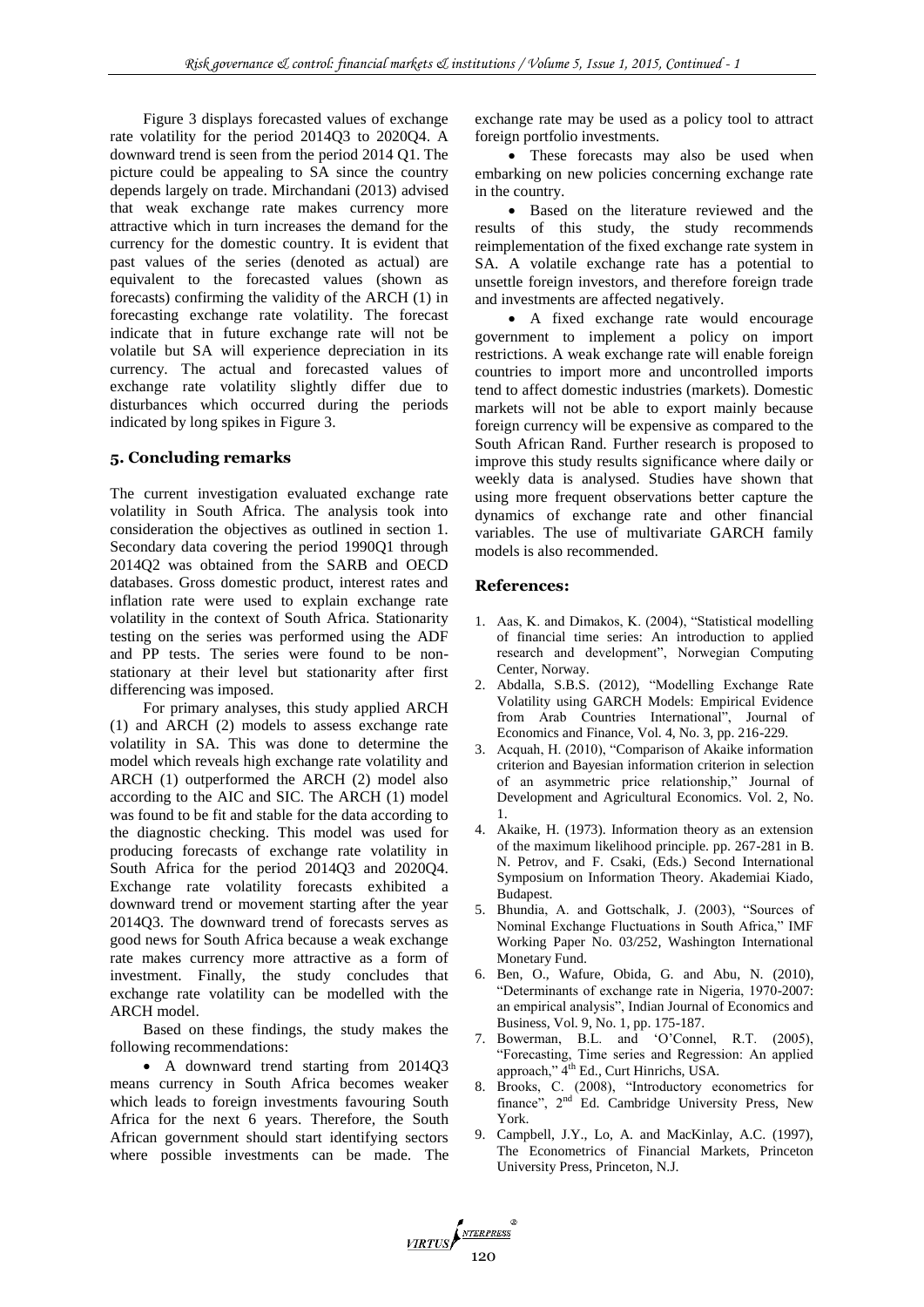- 10. Challis, R. and Kitney, R. (1991), "Biomedical signal processing", Journal of medical and biological engineering and computing, Vol. 28, No, 6, pp. 509-524
- 11. Chaudharry, G.M and, Goel, D. (2013), "Driving forces which influence exchange rates in the global market." International journal of management and development studies, Vol. 2, No. 3, pp. 67-75.
- 12. Chaudhary, G. M., Shah, S.Z.A. and Bagram, M.M.M. (2012), "Do Exchange Rate Volatility affect Foreign Direct Investment?", Journal of Basic and Applied Scientific Research, Vol. 2, No. 4, pp. 3670-3681.
- 13. Chun-Leng, C. (2006), "Stationarity and stability of underwriting profits in property and liability insurance", Journal of Risk Finance, Vol. 7, No. 1, pp. 49-63.
- 14. Danmola, R. (2013), "The impact of exchange rate volatility on the macro economic variables in Nigeria," European Scientific Journal, Vol. 9, No 7, pp. 152-165.
- 15. DeBenedictis, L. and Giles, D. (1998), Diagnostics testing in econometrics: variable addition, RESET, and Fourier approximations, Handbook of applied economics statistics, Marcel Dekker, New York.
- 16. Dickey, D.A. and Fuller, W.A. (1979), "Distribution of the Estimators for Autoregressive Time Series with Unit Root," Journal of American Statistical Association, Vol. 74, pp. 427-431.
- 17. Economist Intelligence Unit (2007), "South Africa: Country Profile 1992-1993", London.
- 18. Engle, R. (2001), "The use of ARCH/GARCH models in applied econometric", Journal of economic perspective, Vol. 15, No. 4, 157–168.
- 19. Fox, J. (2008), Applied regression analysis and generalized linear models.  $2<sup>nd</sup>$  ed., AGE Publications Ltd., USA.
- 20. Gujarati, D. and Porter, C. (2009), Basic econometrics. 5<sup>th</sup> Ed. McGraw – Hill Companies, Inc., Asia.
- 21. Hamilton, J. D. (1990), "Analysis of time series subject to changes in regime", Journal of Econometrics, Vol. 45, pp. 39-70.
- 22. Hansen, B. (1992), "Testing for parameter instability in linear models", Journal of policy modelling, Vol. 14, No. 4, pp. 517-533.
- 23. Hill, R.C. Griffiths, W.E. and Lim, G.C.(2008), Principles of Econometrics, 3rd Ed, Wiley and Sons, Hoboken, New Jersey.
- 24. Insah, B. and Chiaraah, A. (2013), "Sources of real exchange rate volatility in the Ghanaian economy", Journal of Economics and International Finance, Vol. 5, No. 6, pp. 232-238.
- 25. Khan, R., Sattar, R. and Rehman, H. (2012), "Effectiveness of Exchange Rate in Pakistan: Causality Analysis", Journal of social science Vol. 6, No. 1, pp. 83-96.
- 26. Mahmood, I., Ehsanullah, M. and Ahmed, H. (2011), "Exchange rate volatility and macroeconomic variables in Pakistan", Journal of business management dynamics, Vol. 1, No. 2, pp. 11-22.
- 27. Mayowa, G. and Olushola, E. (2013), "The determinants of real exchange rate volatility in Nigeria", Academic Journal of Interdisciplinary Studies, Vol. 2, No. 1, pp. 459-471.
- 28. Mirchandani, A. (2013), "Analysis of macroeconomic determinants of exchange rate volatility in India", International Journal of Economics and Financial Issues, Vol. 3, No. 1, pp. 172-179.
- 29. Mohr, P., Fourie, L and Associates, (2008), Economics for South African students. 4th ed. Van Schaick Publishers, Pretoria.
- 30. Moroke, N. (2014), "Household Debts and Macroeconomic factors Nexus in the United States: A Cointegration and Vector Error Correction Approach", Journal of Economics and Behavioural Studies, Vol. 6, No. 6, pp. 452-465.
- 31. Ngailo, E. (2011), "Modelling and forecasting using time series GARCH models: An application of Tanzania inflation rate data", Dissertation submitted to the University of Dar es Salaam., Tanzania
- 32. Nyahokwe, O. and Ncwadi, R. (2013), "The Impact of Exchange Rate Volatility on South African Exports" Mediterranean Journal of Social Sciences, Vol. 4, No. 3, pp. 507-513.
- 33. Omojimite, B. and Akpokodje, G. (2010), "A comparative analysis of the effect of exchange rate volatility on exports in the CFA and non-CFA countries of Africa." Journal of social science. Vol. 24, No. 1, pp. 23-31.
- 34. Ozturk, I. (2006), "Exchange Rate Volatility and Trade: A Literature Survey", International Journal of Applied Econometrics and Quantitative Studies, Vol. 3-1.
- 35. Page, E. (1954), "Continuous Inspection Schemes", Biometrika, Vol. 41, No. 1-2, pp. 1-11.
- 36. Phillips, B. and Perron, P. (1988), "Testing for unit root in time series regression", Biometrica, Vol. 75, No. 2, pp. 335-346.
- 37. Poon, S. (2005), A Practical Guide to Forecasting Financial Market Volatility. New Jersey, John Wiley Sons, Inc.
- 38. Rahmatsyah, T., Rajaguru, G. and Siregar, R. (2002),"Exchange Rate Volatility, Trade and 'Fixing for Life' in Thailand", Japan and the World Economy, Vol. 14, pp. 445-470.
- 39. Ramsey, J. (1969), "Test for specification errors in classical linear least squares regression analyses", Journal of royal statistical society, Vol. 31, pp. 350-371.
- 40. Rishipal, A. and Jain, D. (2012), "Foreign Exchange Management during fluctuating exchange rates: Challenges and Problems", International journal of innovations in engineering and technology. Vol. 1, No. 1, pp. 42-50.
- 41. Schwarz, G. (1978), "Estimating the Dimension of a Model", Annals of Statistics, Vol. 6, No. 2, pp. 461-464.
- 42. Sibanda, K. (2012), "The impact of real exchange rates on economic growth: a case study of South Africa", A dissertation submitted to the University of Fort Hare, South Africa.
- 43. Srinivasan, P. and Kalaivani, M. (2012), "Exchange Rate Volatility and Export Growth in India: An Empirical Investigation", Munich Personal RePEc Archive (MPRA) Working Paper No. 43828.
- 44. Takaendesa, P. (2006), "The Behaviour and Fundamental Determinants of Real Exchange Rate in South Africa", A dissertation submitted to Rhodes University, South Africa.
- 45. Tandrayen-Ragoobur, V. and Emandy, N. (2011), "Does exchange rate volatility harm exports? Evidence from Mauritius", Journal of emerging trends in economics and management sciences. Vol. 2, No. 3, pp. 146-155.
- 46. Todaro, M. and Smith, C.S. (2011), Economic development, 11<sup>th</sup> Ed., Pearson Education Ltd., New Jersey.
- 47. Uddin, K.M.K., Quaosar, A.A. and Nandi, D.C. (2013), "Factors affecting the fluctuation in exchange rate of the Bangladesh: A Co-Integration Approach", The

VIRTUS